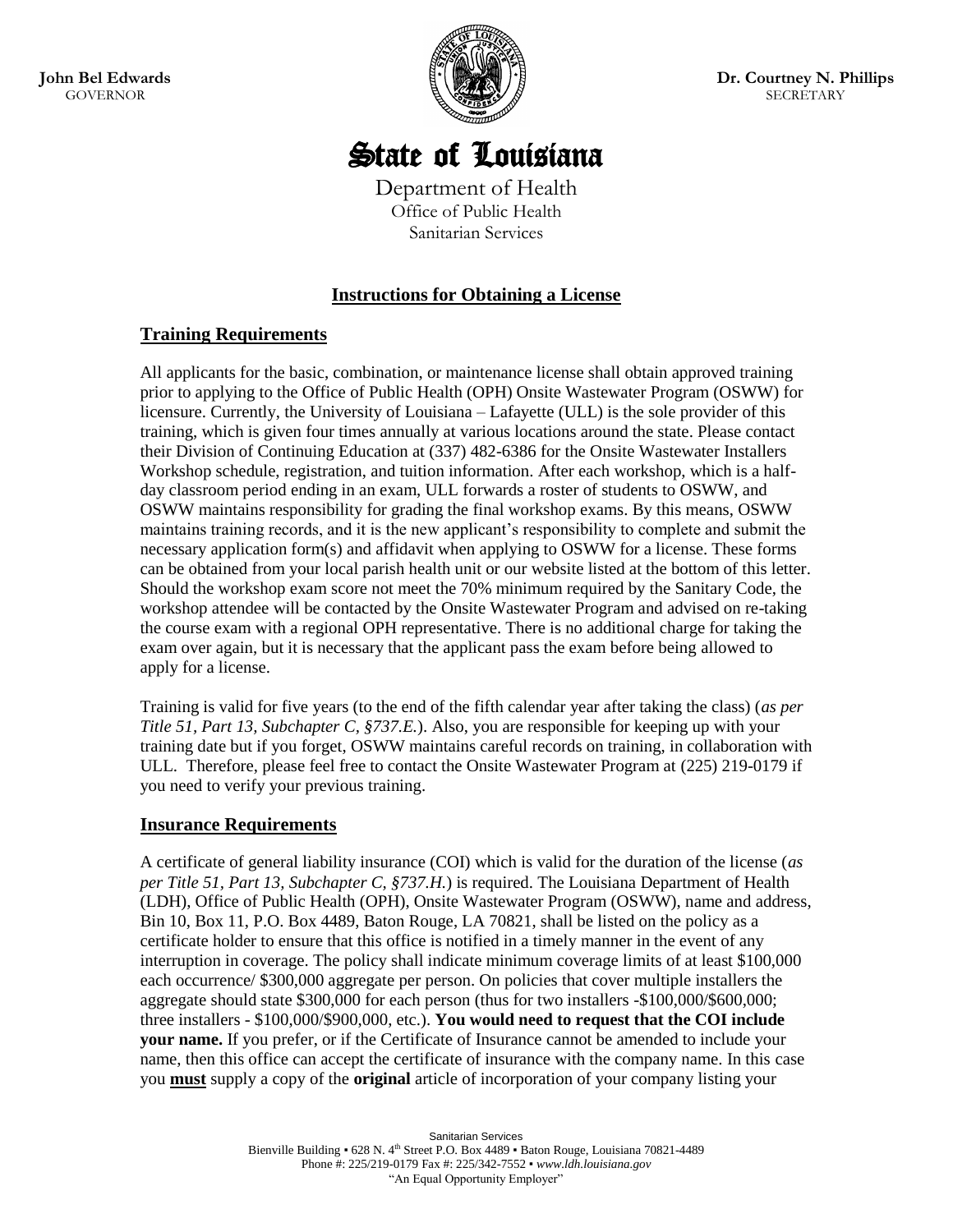name as a member/officer and a copy of the status of good standing of the company with the LA Secretary of State.

#### **License Types and Requirements**

(Please be sure to fill out the forms in ink or type them.)

#### **1. Basic License**

This license is required by the Louisiana Sanitary Code (*Title 51, Part 13, Subchapter C, §737.A.*) for the installation and maintenance of septic tanks/field lines, septic tanks/oxidation ponds, septic tanks/sand filters, or limited use systems. The license application packet which needs to be submitted to LDH-OPH, OSWW for a basic license consists of:

 -A completed and signed Basic Application form (*as per Title 51, Part 13, Subchapter C, §737.A*.) -A notarized affidavit certifying the applicant has obtained, read and understands the provisions of the Sanitary Code (*Title 51, Part 13* and the requirements for minimum distance to sources of contamination in *Part 12*); it must be signed by the applicant, two witnesses, and a notary. -A certificate of general liability insurance (*as per Title 51, Part 13, Subchapter C, §737.H*.) (see Insurance Requirements, above).

-A check or money order payable to LDH-OPH for one hundred dollars.

-Proof of successful completion of the onsite wastewater installers' examination.

#### **2. Combination License**

This license is required by the Louisiana Sanitary Code (*Title 51, Part 13, Subchapter C, §737.B*.) for the installation and maintenance of mechanical treatment plants. **This license may be obtained only in conjunction with a basic license, and is considered to be a separate license**. Please see the section on the Basic License, above; if the applicant meets all requirements for both combination and basic licenses, they can be obtained at the same time. The license application packet which needs to be submitted to LDH-OPH, OSWW for a combination license consists of:

- Basic license requirements see section 1 above.
- -A completed and signed Combination Application form (*as per Title 51, Part 13, Subchapter C, §737.B.*

 -Endorsement(s) from licensed manufacturer(s) for the brand(s) of individual mechanical plant(s) to be installed and maintained specifying that the applicant is qualified to install and maintain said plants, in compliance with the requirements of this code. Endorsement document(s) **must be original(s)** and signed if a signature blank is provided by the manufacturer; copies will not be accepted (*as per Title51, Part 13, Subchapter C, §737, B*).

 -A check or money order payable to LDH-OPH for one hundred dollars. (May include one check for two hundred dollars to cover the one hundred fee for the basic license and the one hundred fee for the combination license.)

### **3. Maintenance License**

This license is required by the Louisiana Sanitary Code (*Title 51, Part 13, Subchapter C, §737.C*.) for the maintenance of mechanical treatment plants (when the endorsement specifies service or maintenance only), and does not apply to installations. The license application packet which needs to be submitted to the LDH-OPH, OSWW for a maintenance license consists of:

 -A completed and signed Maintenance Application form (*as per Title 51, Part 13, Subchapter C, §737.C*.)